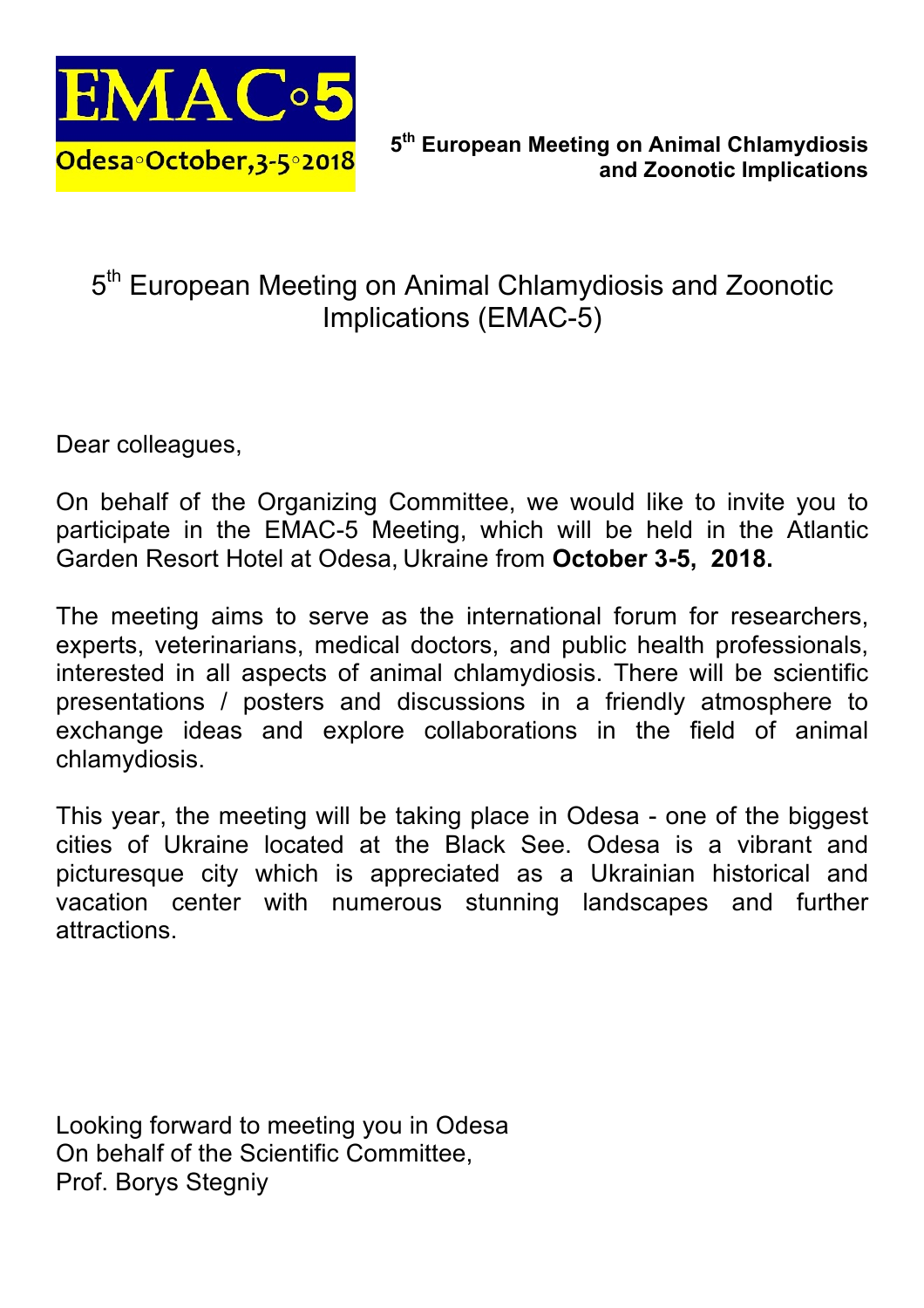

#### **ORGANIZING COMMITTEE**

Prof. Borys Stegniy Prof. Anton Gerilovych Dr. Vitaliy Bolotin Dr. Oleksii Solodiankin Dr. Maryna Stegniy Oleksandr Biloivan Oksana Zlenko Ganna Oriekhova Anastasiia Mykhailenko Maryna Kit

# **GENERAL INFORMATION**

#### **SCIENTIFIC COMMITTEE**

- Prof. Nicole Borel Prof. Maria Rosa Caro Prof. Danijela Horvatek Tomic Prof. Karine Laroucau Prof. David Longbottom Prof. Bryan Markey Prof. Andreas Pospischil
- Prof. Konrad Sachse
- Prof. Daisy Vanrompay

#### **MEETING VENUE:**

Atlantic Garden Resort Hotel, Address: 24a Genuezskaya street, Odesa 65009 Ukraine Phone: +38- 048-774-44-44 Fax: +38-048-774-44-45 http://atlantic-hotel.com.ua/en/

## **ACCOMODATION:**

**Atlantic Garden Resort Hotel** http://atlantic-hotel.com.ua/en/prices/ (Room prizes starting from 50 Euro) **Hotel Arcadia (2 minutes to the EMAC venue)** http://hotel-arkadia.com/ (Room prizes starting from 15 Euro)





Hotel Arcadia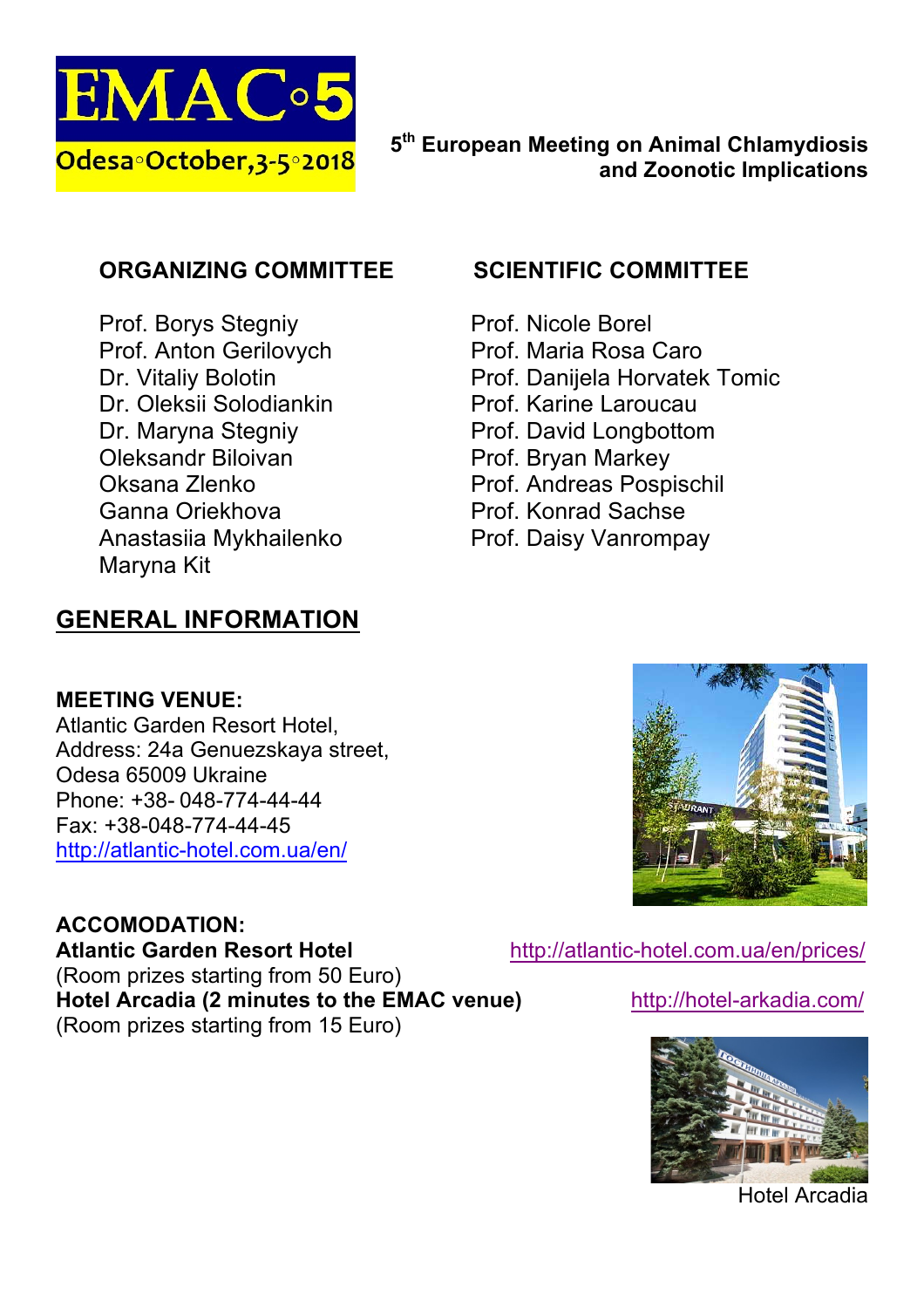

#### **REGISTRATION**

The Registration desk will operate during the meeting, especially during the following hours: October 3, 2018: 18.00-20.00 October 4, 2018: 08.00-09.00

### **LANGUAGE**

The official language of the meeting is English.

#### **MEALS**

Lunches will be held in the Hotel Atlantic (meeting venue) We are kindly asking to wear your meeting badges during the official part of the meeting and social events.

#### **CURENCY**

Official currency in Ukraine is grivna (grn) (1 euro= aprox. 30 grn).

#### **CLIMATE**

Mid-autumn temperatures can range from 10 - 20°C (mornings colder), mostly sunny, but mild rain cannot be excluded. Temperature of the Black Sea water is approx. 16 °C.

# **INFORMATION FOR PRESENTERS**

#### **ORAL PRESENTATIONS**

Presentation should not be longer than 15 min (you will have up to 5 minutes for discussion). Please, bring your presentation (Power point or PDF if you are not sure about the maintaining the right formatting) on a CD or on a USB flash drive in the morning of the presentation day. Keynote lectures are 30 min.

#### **POSTER PRESENTATIONS**

The desirable poster size is A0 (90 cm width, 120 cm high)

The organizing committee will provide the material necessary for mounting the posters. The posters will be displayed during the whole congress. The authors should be present next to their posters during the poster sessions.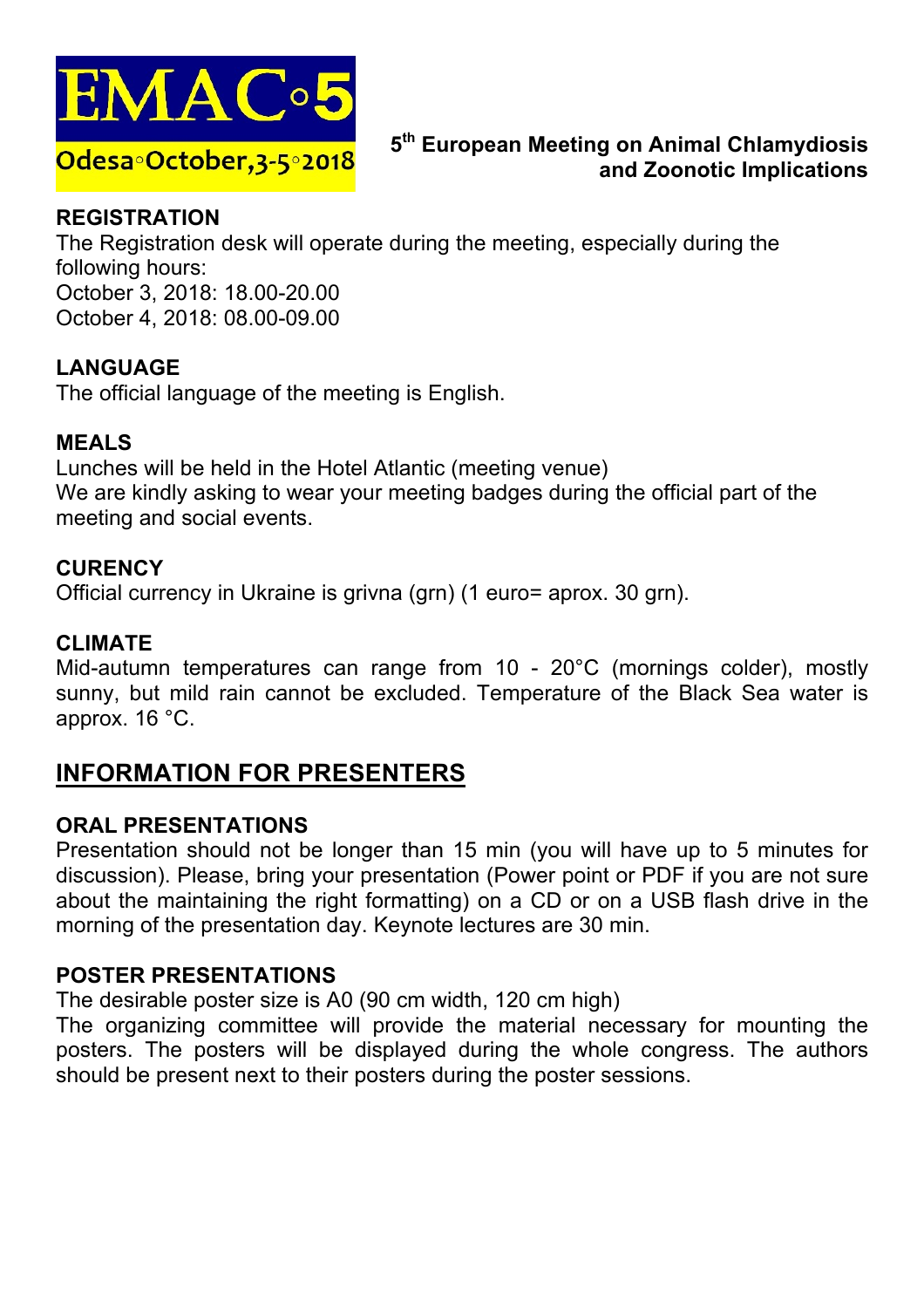

# **TRAVEL INFORMATION**

#### **From the airport**

There are taxis available in front of the **Odesa International Airport**: Tel.: 3000, 7000 (using Ukrainian phone numbers), cost – approx. 70 grivnas



#### **By public transport**

From the airport: The trolley № 14, goes to railway station ("Jeleznodorojniy vokzal"), where you can change to the trolley № 5 or 198 bus to the GENUEZSKAYA station. The 117 bus can be used from the airport with the transfer to the trolley № 5 at the PRIVOZ station.

From the railway station: You can use trolley № 5 or 198 bus.

The organizing committee is welcoming you in Odesa!